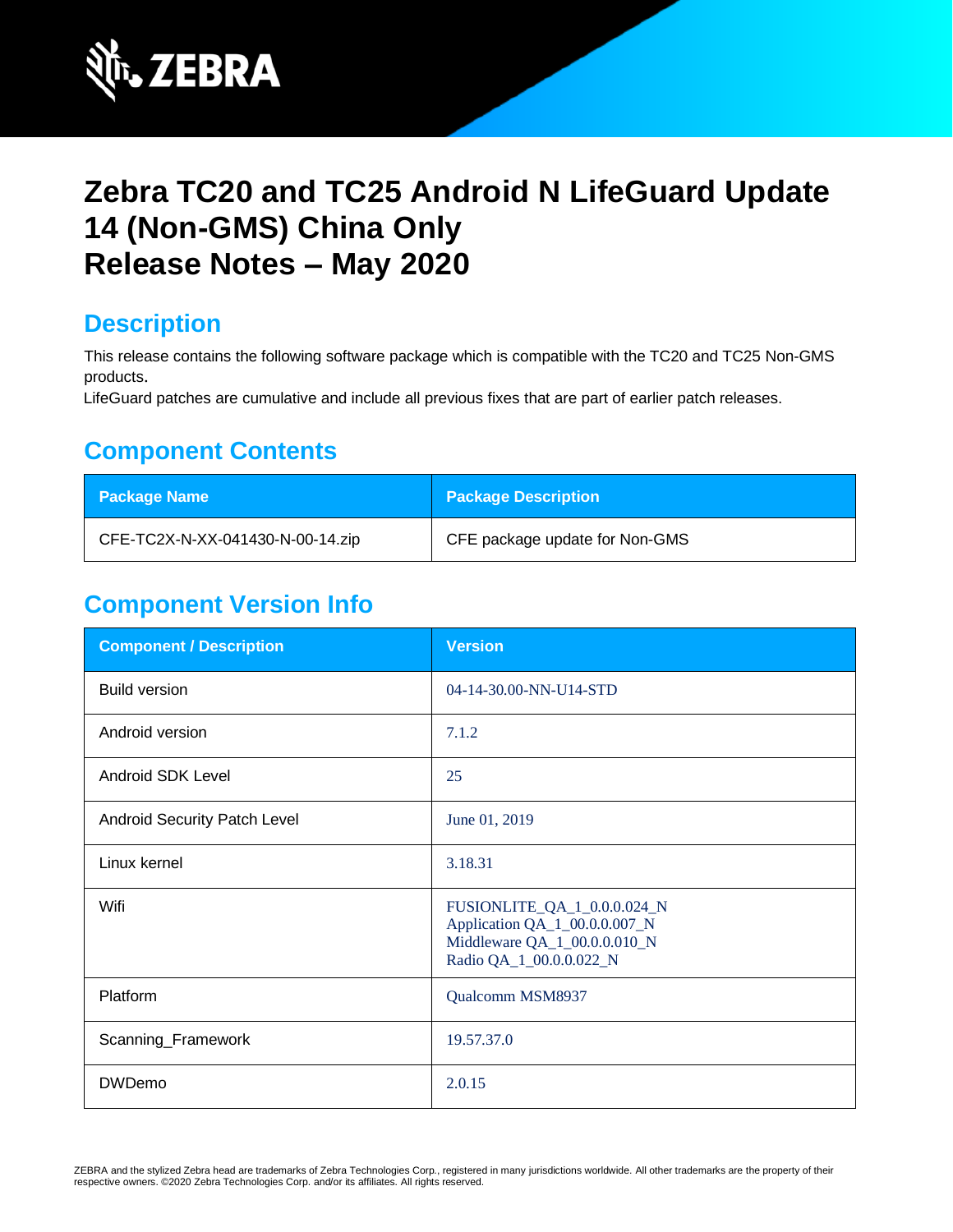

| <b>OSX</b>            | QCT.71.7.9.UL                       |
|-----------------------|-------------------------------------|
| <b>MXMF</b>           | 9.0.11.0                            |
| Touch                 | Focaltech V1.1 20161103 (fw:0x24)   |
| Bluetooth_Stack       | CNSS-PR-4-0-552-166444-1/01050102   |
| Flash_Size            | 16G /32G                            |
| RAM_Size              | 2G                                  |
| <b>GPS</b>            | MPSS.JO.3.0-00295-8937_GENNS_PACK-1 |
| <b>MMS</b>            | 7.1.2                               |
| RIL_Version           | 1.0                                 |
| BT_Pairing_Utility    | 3.8                                 |
| Datawedge             | 7.3.33                              |
| Camera                | LA.UM.5.6.r1-04600-89xx.0-1         |
| PTT                   | 3.1.35                              |
| RxLogger              | 5.4.10.0                            |
| StageNow              | 3.3.1.2001                          |
| Data_Analytics        | 3.3.0.1113                          |
| <b>EMDK</b>           | 7.3.23.2323                         |
| <b>IMEI SV Number</b> | 06                                  |
| <b>OEM Config</b>     | 8.1.0.9                             |
| File Browser          | 1.19.1.5                            |
| <b>DDT</b>            | v1.17.0.9                           |
| <b>EIS</b>            | 1.0.0.5                             |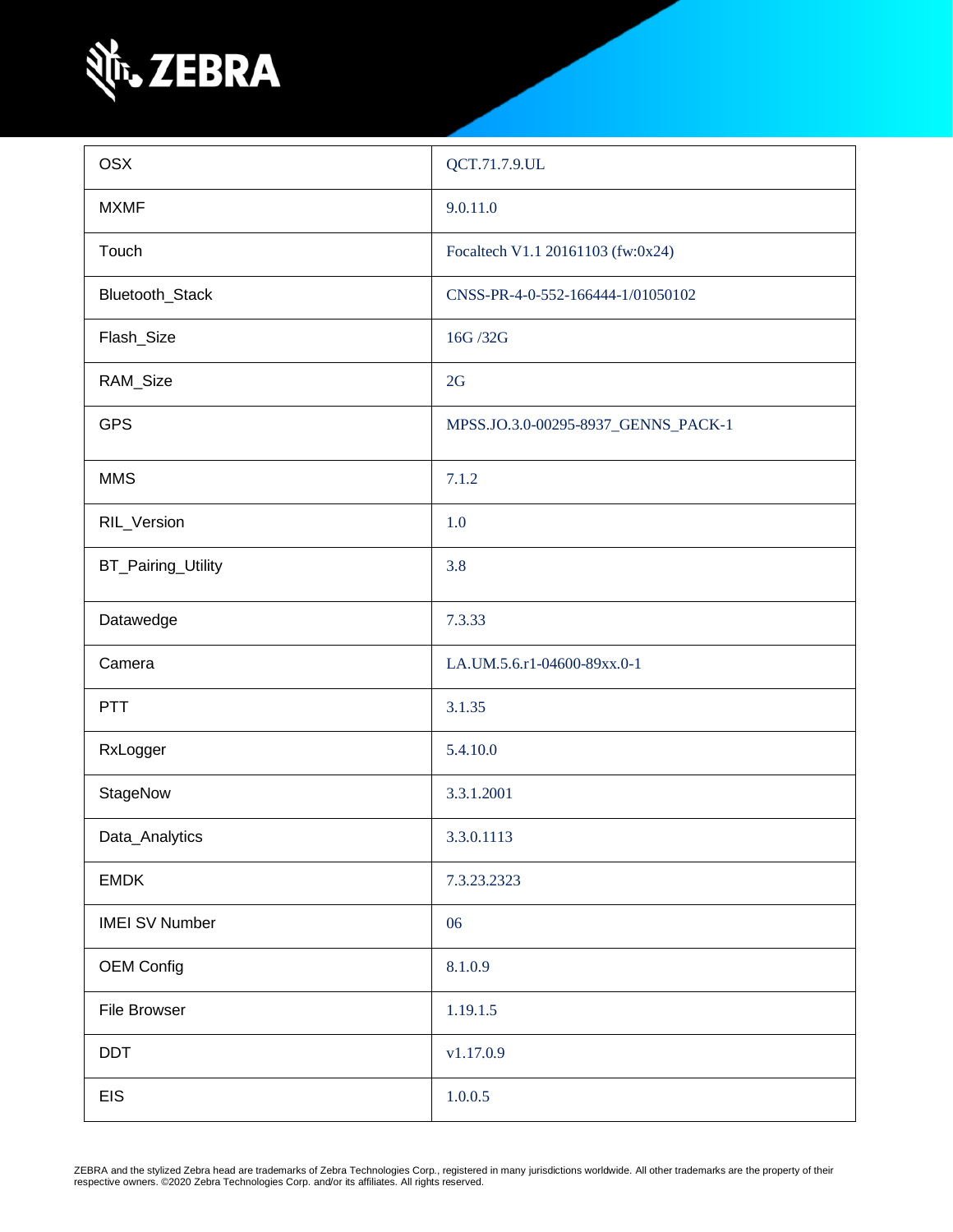

| Zebra Software Licensing Manager | 3.1.1                                                                                                                                                                                                                                                                                                                        |
|----------------------------------|------------------------------------------------------------------------------------------------------------------------------------------------------------------------------------------------------------------------------------------------------------------------------------------------------------------------------|
| Audio SW Version                 | 0.11.0.0                                                                                                                                                                                                                                                                                                                     |
| <b>Acoustic Profiles</b>         | General: CN2.4<br>Cellular: CN2.6                                                                                                                                                                                                                                                                                            |
| Fingerprint                      | Zebra/TC25/TC25FM:7.1.2/04-14-30.00-NN-U13-<br>STD/190730:user/release-keys,<br>Zebra/TC20/ TC20RT:7.1.2/04-14-30.00-NN-U13-<br>STD/190730:user/release-keys,<br>Zebra/TC20/TC20RD:7.1.2/04-14-30.00-NN-U13-<br>STD/190730:user/release-keys,<br>Zebra/TC20/TC20KB:7.1.2/04-14-30.00-NN-U13-<br>STD/190730:user/release-keys |

#### **1. CFE v14 Updates:**

CFE-TC2X-N-XX-041430-N-00-14.zip (Non-GMS)

1. **Android Security Patch Level**: June 01, 2019

Use the below link to see the Android Security bulletin for more information: <https://source.android.com/security/bulletin/>

- 2. SPR37545 Added feature support for "Send characters as events" in Datawedge
- 3. SPR37214 Fixed an issue where SIP is shown as default android behavior but an exception with the citrix app, where SIP keyboard visibility is inverted for hard keyboard devices
- 4. SPR36672 Resolved an issue where in DHCP Option Manager was not boot persistent
- 5. SPR38737 Resolved the issue wherein the timezone to 2019c version to fix Sao Paolo timezone.
- 6. SPR38843 Resolved the issue wherein scanner is not working because of Datwedge api is not calling proper scanning state
- 7. SPR36951 Resolved an issue wherein MX was returning invalid package name error when SOTI was being enrolled as DO
- 8. SPR36967 Resolved an issue wherein downgrading from Latest patch to older patch causing ZDS crash.
- 9. SPR38723 Resolved an issue with filter mask selection within Rxlogger and added log size limit option
- 10. Added support for Common Transport Layer (CTL).
- 11. Updated following Components:
	- MX 9.0.11.0
	- DW : 7.3.33
	- StageNow : 3.3.1.2001
	- EKB : 2.1.1.3
	- EMDK : 7.3.23.2323
	- ZDS 7.0.0.1005
	- EULA 9.0.0.103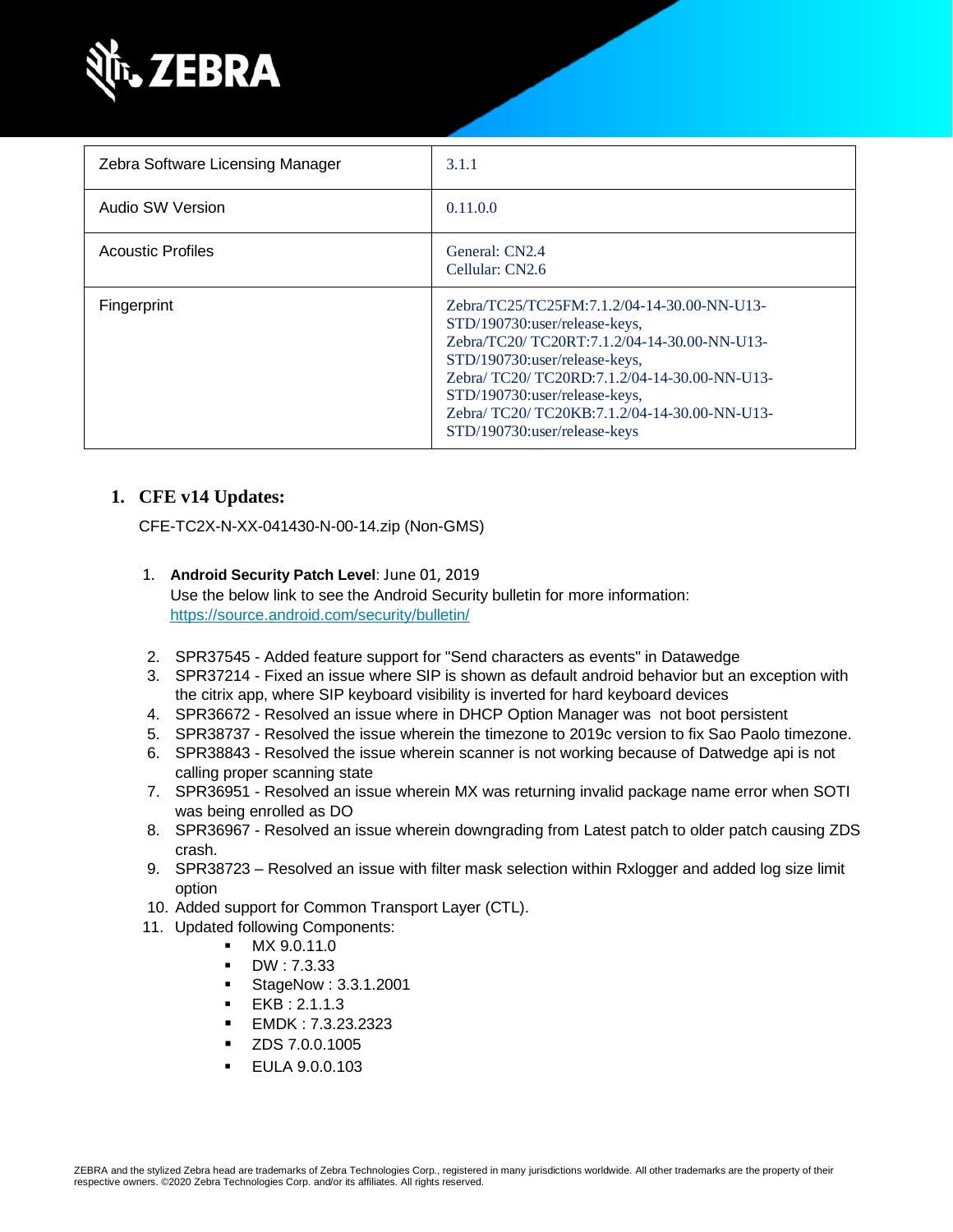

- **2. CFE v13 Updates:**
- ❖ CFE-TC2X-N-XX-041430-N-00-13.zip (Non-GMS)
	- 12. **Android Security Patch Level**: June 01, 2019 Use the below link to see the Android Security bulletin for more information: <https://source.android.com/security/bulletin/>
	- 13. SPR36557- Resolved an issue wherein Google quick search application was being deleted after rebooting the device with EHS running..
	- 14. SPR36906 Resolved an issue wherein performing Factory reset using StageNow resulted in formatting of cache.
	- 15. SPR36970– Resolved an issue wherein scanner was not working intermittently on few units after factory reset.
	- 16. SPR36457 Resolved an issue wherein period key was not working when used in RDP on Linux CentOS 7 server. User needs to push an empty file namely SPR36457.txt and copy it into /enterprise/usr/persist/ and reboot the device for this functionality to get enabled.
	- 17. SPR36440 Resolved an issue wherein EMDK service crash is observed intermittently with multi scanning android apps.
	- 18. Scanner Framework: v19.57.37.0
		- SPR37064 Resolved wrong property.
		- SPR36712 Resolved an issue wherein Scanner does not work consistently when switching between customer applications using EMDK for scanning.
		- SPR36685 Resolved an issue wherein scan engine was failed to initialize during powerup.
		- SPR37175 Resolved an issue wherein multiple application can enable the same scanner without one app releasing it.
		- SPR36925 Resolved an issue wherein scanner was not available for second app when an ANR or crash occurred on the first app.
		- Integrated new imgkit version IMGKIT 8.02T01.16.
	- 19. MX, StageNow, EMDK, Datawedge components update:

Note: For detailed release notes, please refer [http://techdocs.zebra.com](http://techdocs.zebra.com/)

- 1. MX: v9.0.4.1
	- a. SPR36994 Resolved MX initialization issue wherein EHS was calling MX before completion of MX initialization process.
- 2. StageNow: v3.3.1.2000
- 3. Datawedge: v7.3.24
	- a. SPR37124 Resolved an issue where in ADF rule with crunch spaces was removing last character from barcode data with space.
	- b. SPR37060/SPR36880 Resolved an issue wherein Datawedge was not disabling the scanner upon resume during app transition from background to foreground causing intermittent scanning failures.
- 4. EMDK: v7.3.19.2319
- 5. DDT: v1.17.0.9
- 20. Service Dialing Numbers (SDN) feature added.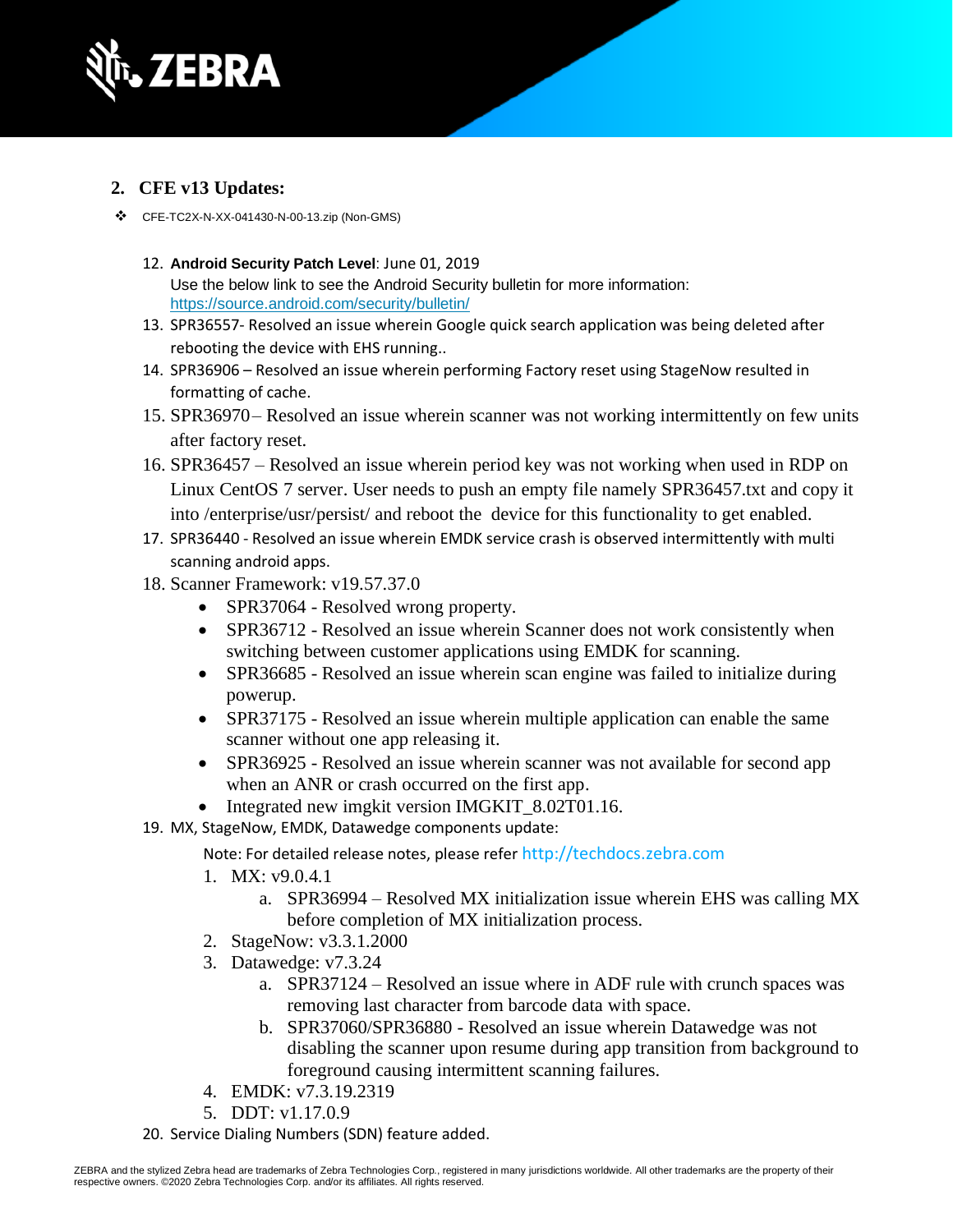

• SDN feature has been added for the issue: BSPA-106337: Hawkeye N - The DUT doesn't have a SDN option and doesn't read this information from the SIM card.

#### **3. CFE v12 Updates:**

❖ CFE-TC2X-N-XX-041430-N-00-12.zip (Non-GMS)

1. SPR36685 - Resolved an issue wherein image distortion issue was observed while scanning a barcode using any application.

#### **4. CFE v11 Updates:**

- ❖ CFE-TC2X-N-XX-041430-N-00-11.zip (Non-GMS)
	- 1. **Android Security Patch Level**: March 01, 2019 Use the below link to see the Android Security bulletin for more information: <https://source.android.com/security/bulletin/>
	- 2. SPR36233 Resolved an issue wherein scanner would stop working randomly.

#### **5. CFE v10 Updates:**

- ❖ CFE-TC2X-N-XX-041430-N-00-10.zip (Non-GMS)
	- 1. **Android Security Patch Level**: February 01, 2019 Use the below link to see the Android Security bulletin for more information: <https://source.android.com/security/bulletin/>
	- **2.** SPR36220 Resolved an issue where Google Play Services disabled after bypassed GMS Setup Wizard.

#### **6. CFE v9 Updates:**

- ❖ CFE-TC2X-N-XX-041430-N-00-09.zip (Non-GMS)
	- 1. **Android Security Patch Level**: January 01, 2019 Use the below link to see the Android Security bulletin for more information: <https://source.android.com/security/bulletin/>
	- 2. SPR36021 Resolved an issue wherein voice call quality was getting degraded when phone is slightly moved away from the mouth area.
	- 3. SPR35855/35695 Resolved an issue wherein datawedge is slow in scanning output data.
	- 4. Updated below mentioned components:
		- o Scanner Framework: Version 19.50.37.0
			- a. SPR35288 Fixed an issue wherein initialization of scanner was taking ~1sec.
			- b. SPR35054 Added support for reduced quite zone barcode decoding.
		- o WLAN/BT Firmware: Version CNSS-PR-4-0-552-166444-1/01050102
			- a. CVE-2018-5383 was corrected preventing unauthenticated BT pairing.
			- b. WiFi: FUSIONLITE\_QA\_1\_0.0.0.019\_N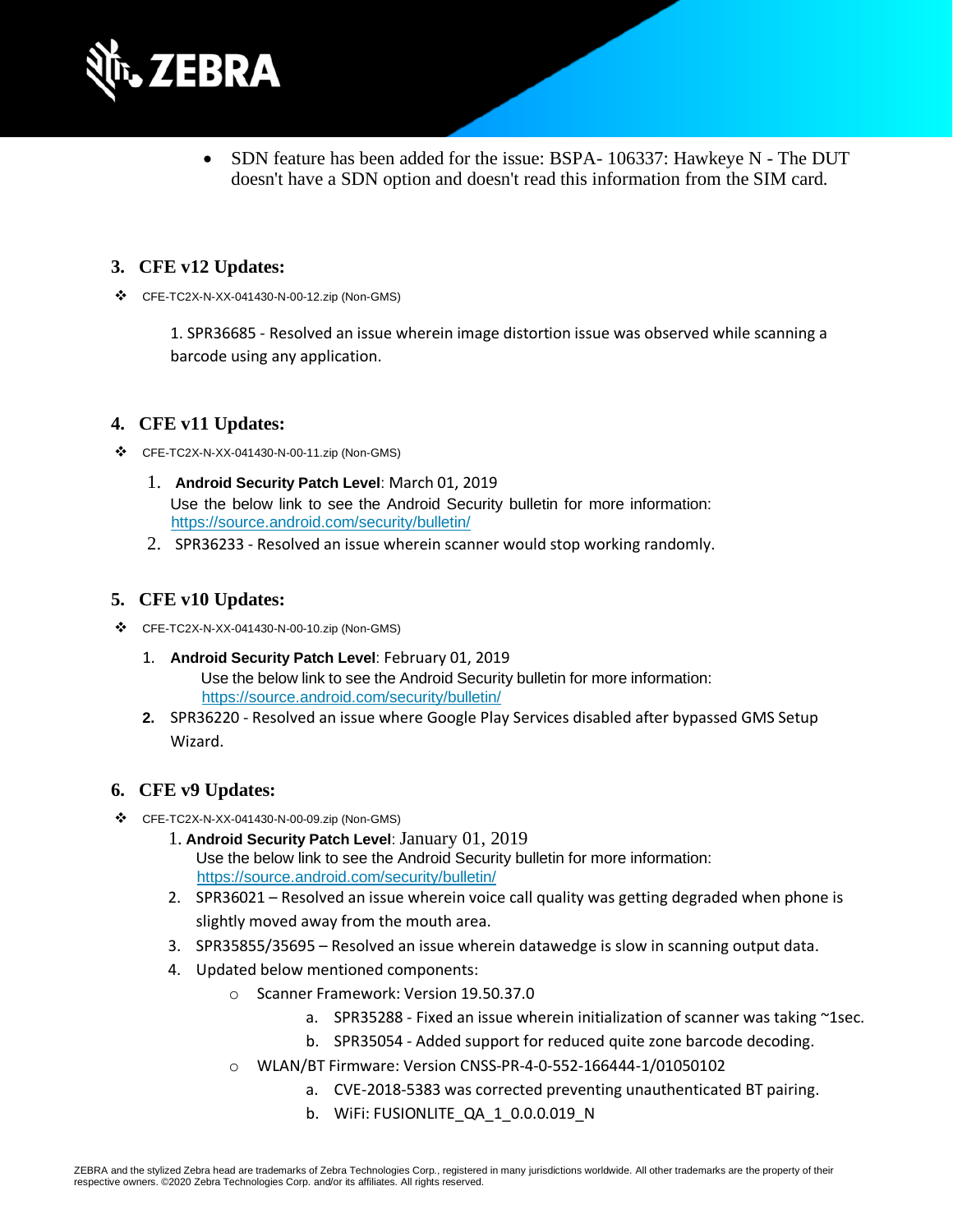

c. SPR35609 - Resolved an issue where WLAN operation is affected when BT was in use.

#### **7. CFE v8 Updates:**

- ❖ CFE-TC2X-N-XX-041430-N-00-08.zip (Non-GMS)
	- 1. **Android Security Patch Level**: December 01, 2018 Use the below link to see the Android Security bulletin for more information: <https://source.android.com/security/bulletin/>
	- 2. SPR34310/35785 Resolved an issue wherein CANCEL READ API was not working when continuous Mode was enabled.

#### **8. CFE v7 Updates:**

- ❖ CFE-TC2X-N-XX-041430-N-00-07.zip (Non-GMS)
	- **1. Android Security Patch Level**: November 01, 2018 Use the below link to see the Android Security bulletin for more information: <https://source.android.com/security/bulletin/>
	- **2.** MX, StageNow, EMDK, Datawedge component updates:

Note: For detailed release notes, please refer [http://techdocs.zebra.com](http://techdocs.zebra.com/)

- o MX: Version 8.2.2.0
	- a. SPR35665 Resolved an issue wherein google keyboard settings are not persisting through a reboot when configured directly after factory reset.
	- b. SPR34771 Resolved a synchronization issue in Mx.
- o StageNow Client: Version 3.1.1.1019
- o EMDK: Version 7.0.0.2000
- o Datawedge: Version 7.0.4
- **3.** B2M client included in disabled mode.
- **4.** SPR35581 Resolved an issue wherein soft Keyboard was not coming up upon explicitly invoking via API on hard keypad devices.

#### **9. CFE v6 Updates:**

- ❖ CFE-TC2X-N-XX-041430-N-00-06.zip (Non-GMS)
	- 1. **Android Security Patch Level**: October 01, 2018

Use the below link to see the Android Security bulletin for more information:

<https://source.android.com/security/bulletin/>

2. SPR35440- Resolved an issue where device did not show private APN when it was created using StageNow.

#### **10. CFE v5 Updates:**

- ❖ CFE-TC2X-N-XX-041430-N-00-05.zip (Non-GMS)
	- 1. **Android Security Patch Level**: September 01, 2018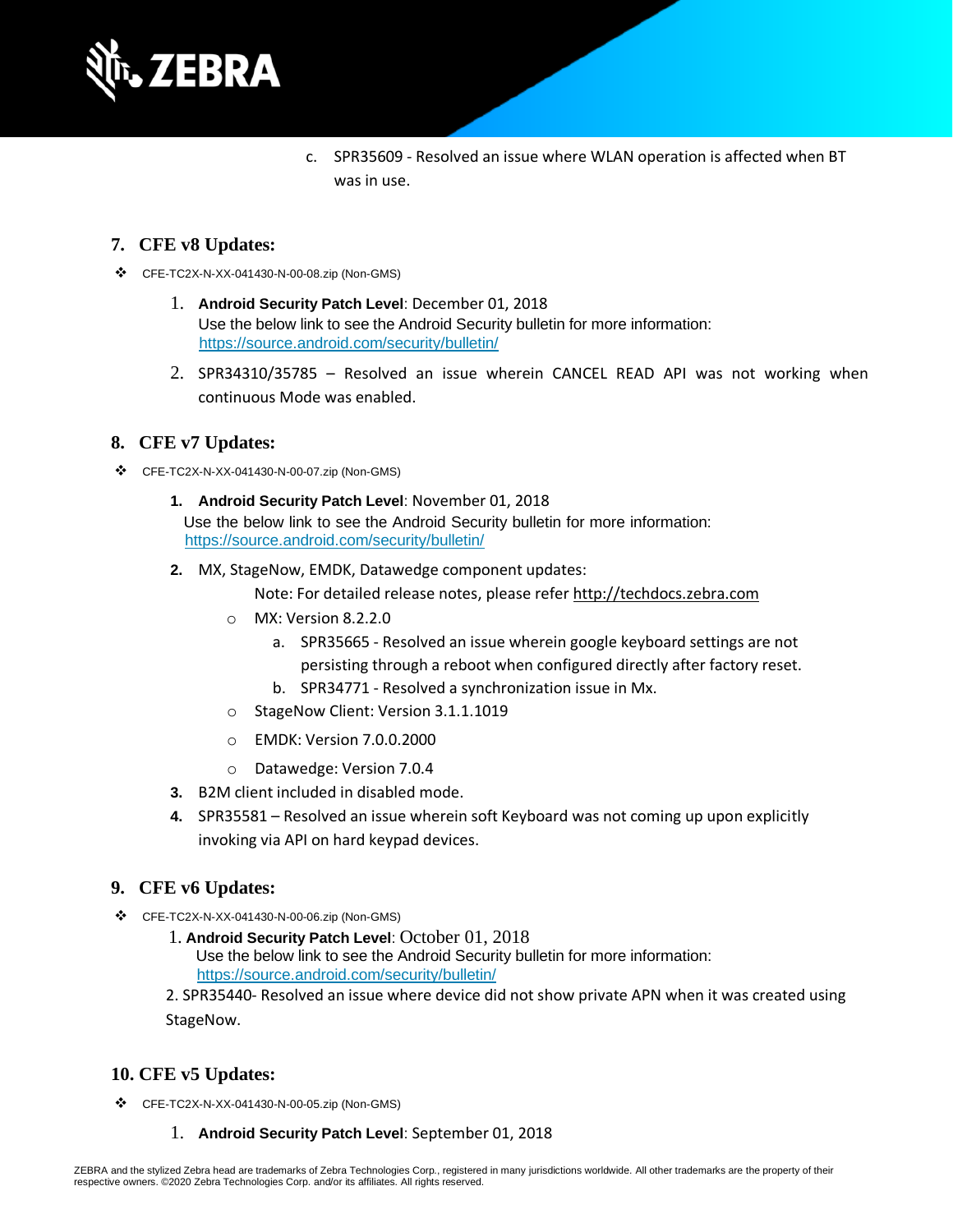

Use the below link to see the Android Security bulletin for more information: <https://source.android.com/security/bulletin/>

#### **2. Updated below mentioned components:**

- o File Browser: Version 1.19.1.5
- o Diagnostic Tool: Version 1.16.0.1
- o OEMConfig: Version 8.1.0.9
- o WiFi FUSIONLITE\_QA\_1\_0.0.0.018\_N
- o DataAnalytics Version 3.3.0.1113
- 3. MX, StageNow, EMDK, Datawedge component updates:

Note: For detailed release notes, please refe[r http://techdocs.zebra.com](http://techdocs.zebra.com/)

- o MX: Version 8.1.0.10
	- a. SPR34716 Resolved an issue wherein the MX was getting killed by Backup manager and didn't restart properly.
	- b. SPR33323 Added new feature to enable/disable physical keyboard via StageNow.
- o StageNow Client: Version 3.1.1.1018
- o EMDK: Version 6.10.12.1312
- o Datawedge: Version 6.9.49
	- c. SPR34429 Resolved an issue wherein DataWedge failed to load "default Profile0".
	- d. SPR34614 Resolved an issue in DataWedge wherein scanner could not be enabled due to quick enabling and disabling of scanner through Intents.
	- e. SPR34972 Implemented new parameters in scanner input plugin API so that the API takes considerable less time to suspend/reenable of the scanner.
- 4. Included Zebra Software License Manager v3.1.1.
- 5. SPR33207- Resolved an issue wherein the Device Diagnostic tool had an issue with reading the Battery Cycles in the application for PP+ batteries.
- 6. SPR35252- Resolved an issue wherein the device reboots when DO mode is enabled and user tries to turn data saver on.
- 7. SPR35568 Resolved an issue wherein device does not show preview information in Messaging App when language toggles from right-to-left.
- 8. Data Analytics changes:
	- o DataAnalytics has been renamed to Zebra Data Service.
	- o DAInBuiltDCA has been renamed to Zebra Data Service Plugin.
	- o SettingsEULA has been renamed to Zebra Data Services.
	- o In this release, the ZDS-EULA pop up during configuring the device, can be automatically skipped if the device is configured for Device Owner mode or when SUWBypass is used.
	- o DO mode configuration mechanism includes NFC bump, QR code, AFW# and Zero touch.
	- o SUW Setup Wizard Bypass can set with PowerMgr CSP.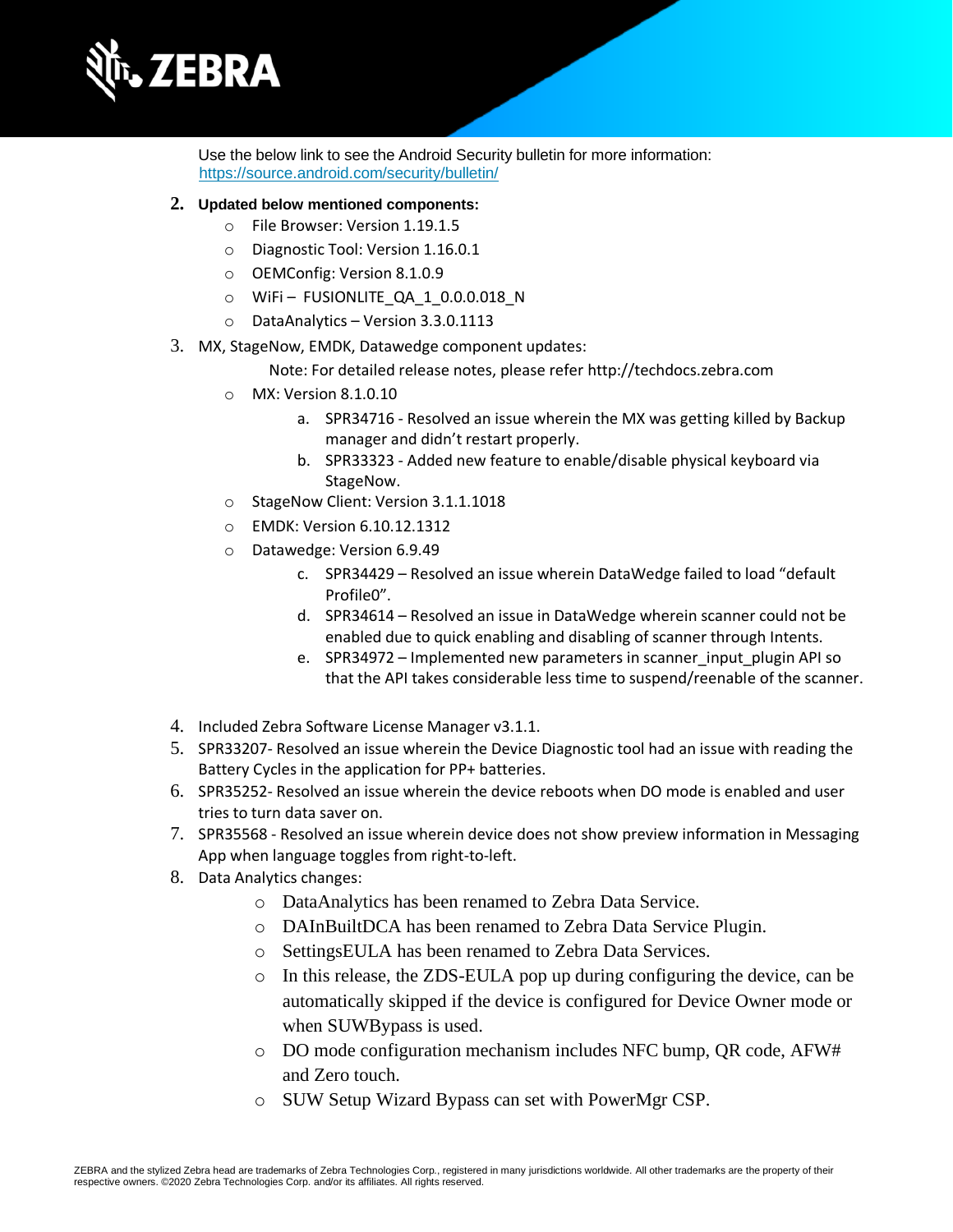

- o On Automatic skipping of Zebra EULA, Zebra's default settings and data collection rules will be configured on the device.
- 9. Disabled the Qualcomm Location from GMS build for both TC20 and TC25.

#### **11. CFE v4 Updates:**

- ❖ CFE-TC2X-N-XX-041430-N-00-04.zip (Non-GMS)
	- 1. **Android Security Patch Level**: August 01, 2018 Use the below link to see the Android Security bulletin for more information: <https://source.android.com/security/bulletin/>
	- 2. Updated below mentioned components:
		- o MXMF Version 8.0.1.2
		- o DataWedge Version 6.8.54
		- o EMDK Version 6.9.16.1216
		- o StagingClient Version 3.0.1.1038
		- o File Browser -- Version 1.19.1.5
		- o DDT -- Version 1.15.0.14
		- o OEM Config Version 8.0.0.4
		- o Data Analytics -- Version 3.3.0.1113
		- o Wifi -- Version FUSIONLITE\_QA\_1\_0.0.0.017\_N
	- 3. SPR35005 Resolved an issue wherein the Proximity being Suspended.
	- 4. Added cellular WAN changes to support some Latin American (LATAM) carriers certification. TC25 now supports following Latin America Carriers
		- AT&T Mexico
		- Telcel Mexico
		- Telefonica Columbia
	- 5. Changes for Telenor Denmark carrier certification:
		- SPR34858 Corrected SIM PIN Retry Count
		- Danish language translations

#### **12. CFE v3 Updates:**

❖ CFE-TC2X-N-XX-041430-N-00-03.zip (Non-GMS)

1. **Android Security Patch Level**: July 01, 2018

Use the below link to see the Android Security bulletin for more information: <https://source.android.com/security/bulletin/>

- 2. Updated below mentioned components:
	- a. MXMF Version 8.0.1.2
	- b. DataWedge Version 6.8.54
	- c. EMDK Version 6.9.16.1216
	- d. StagingClient Version 3.0.1.1038
	- e. File Browser --1.19.1.5
	- f. DDT -- 1.15.0.14
- 3. SPR34716 Resolved an issue wherein the MX was getting killed by Backup manager and didn't restart properly.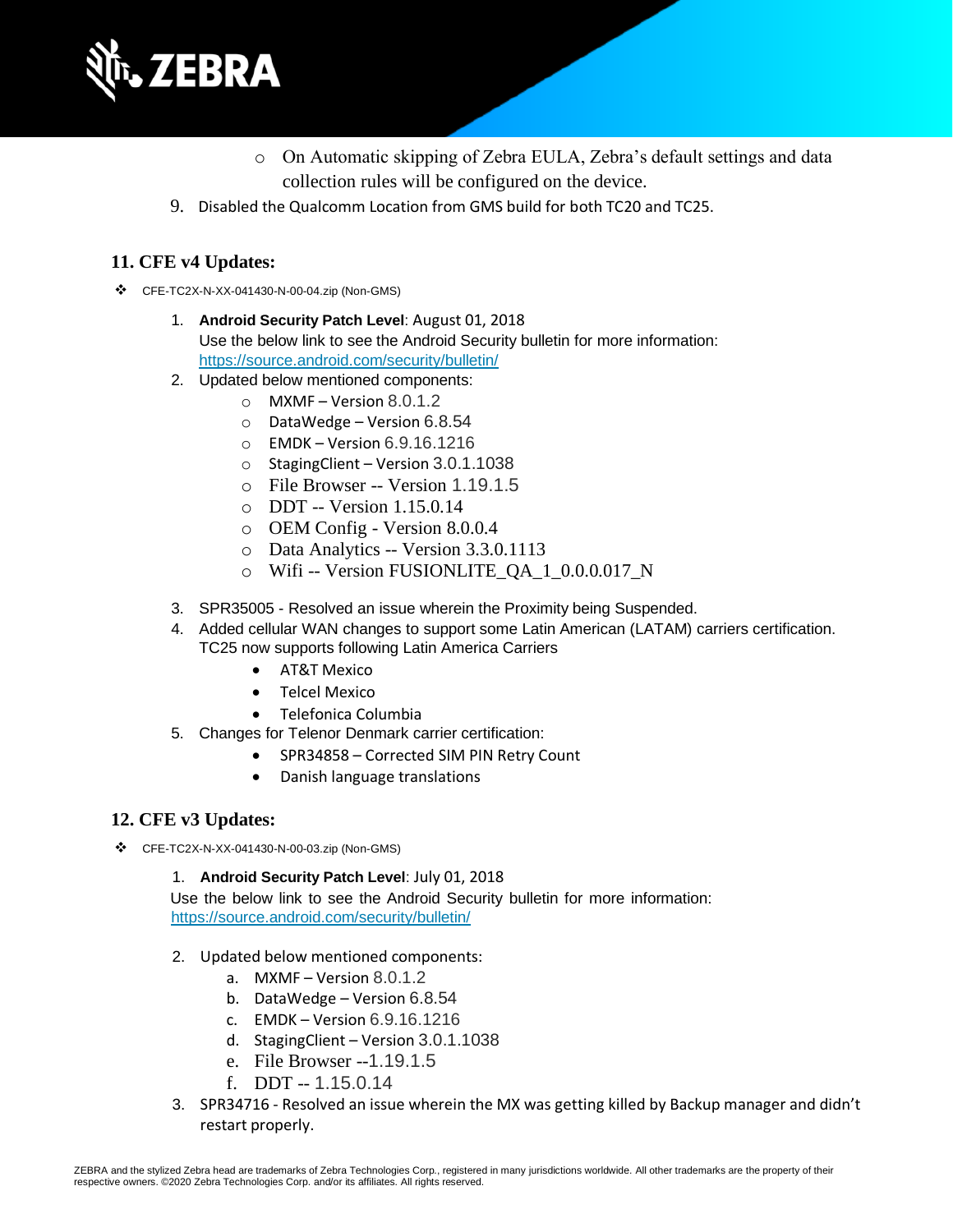

- 4. SPR34145 Resolved an issue wherein indexing of the WEP key was not handled correctly.
- 5. SPR34429 Resolved an issue wherein failed to emit scan beam if the application was launched during device suspend.

#### **13. CFE v2 Updates:**

❖ CFE-TC2X-N-XX-041430-N-00-02.zip (Non-GMS)

#### 1. **Android Security Patch Level**: June 01, 2018

Use the below link to see the Android Security bulletin for more information: <https://source.android.com/security/bulletin/>

- 1. Updated below mentioned components:
	- a. MXMF Version 8.0.0.10
	- b. DataWedge Version 6.8.50
	- c. EMDK Version 6.9.16.1216
	- d. StagingClient Version 3.0.1.1037
	- e. File Browser --1.19.1.5
	- f. DDT -- 1.15.0.14
- 2. SPR33671 Resolved an issue wherein user was unable to create WIFI profile with username as backslash followed by number
- 3. SPR34267 Resolved an issue wherein the device was failed to enable USB debugging when a barcode was scanned.
- 4. SPR33862 Resolved an issue wherein the Screen Time off settings using Display manager CSP was not working.
- 5. SPR34145 Resolved an issue wherein indexing of the WEP key was not handled correctly.
- 6. SPR33973 Resolved an issue wherein erroneously loading default profile by providing feature to ignore disabled profiles in DataWedge
- 7. SPR33848 Added support to included category field in intent profile in StageNow.
- 8. SPR34189 Resolved an issue wherein low ram and oom limit adjustments to provide more free memory.
- 9. SPR33639 Resolved an issue wherein the customer app install and launch during device sleep state and device stop emitting scan beam after awake from suspend.
- 10. SPR33876 Resolved an issue wherein Display Timeout was unable set via StageNow
- 11. SPR33607 Resolved an issue where few fresh devices were unable to stage after unbox the device.
- 12. SPR33538 Resolved an issue wherein the Scanner beam stuck off and No LED beam while pressing scanner button.
- 13. SPR33977 Resolved an issue wherein Time Zone setting through StageNow profile was not working.
- 14. SPR33981 Resolved an issue Czech Republic Regulatory Country could not be set using Wifi config profile.
- 15. SPR33799 Resolved an issue wherein DataWedge was sending char 10 instead of char 13.
- 16. SPR31491- Resolved an issue wherein device not able to stage devices from manufacturing with StageNow.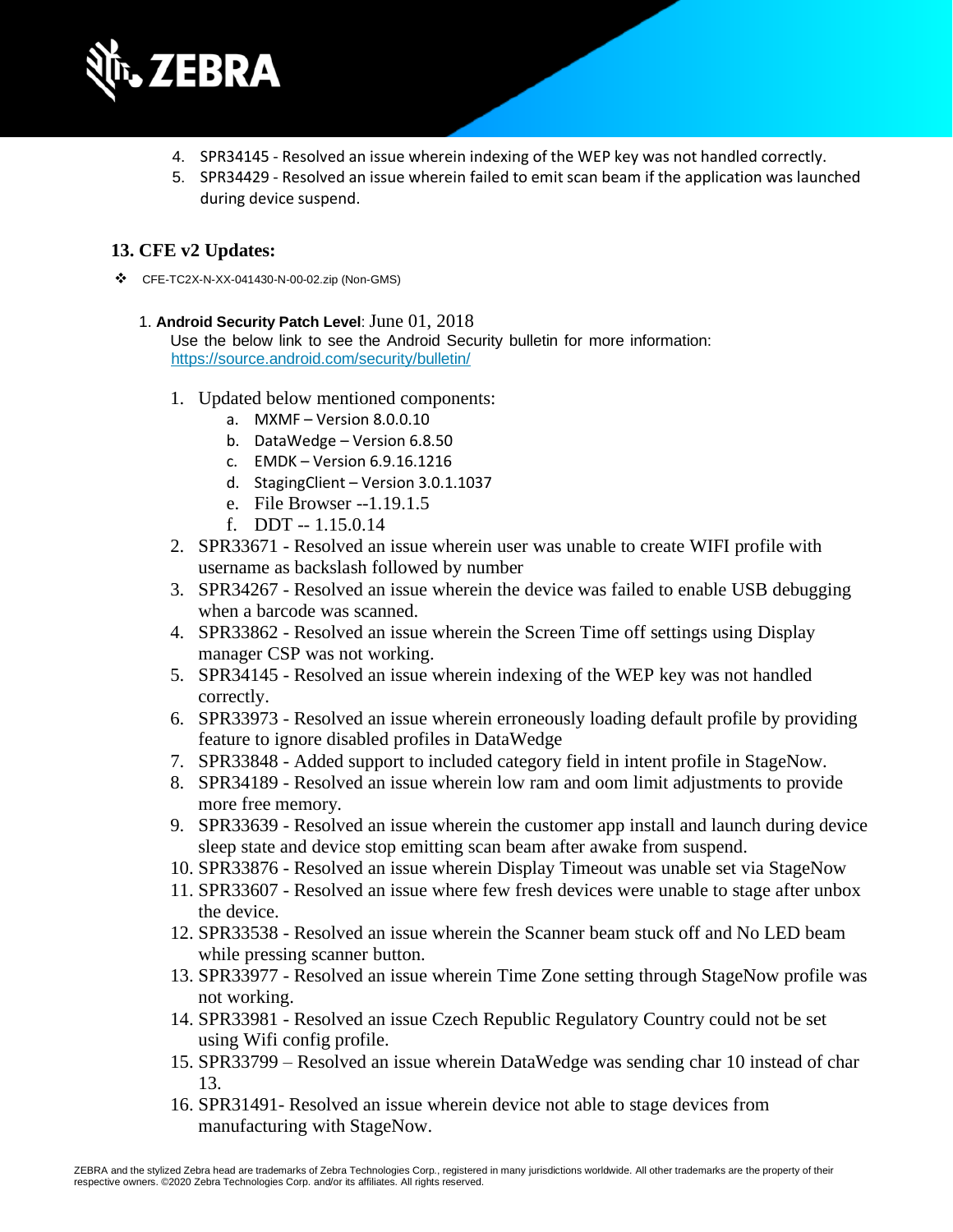

# **Device Compatibility**

This software release has been approved for Android TC20 Nougat Non-GMS models mentioned below. Please note that GMS OS images are not compatible with China based SKUs

| <b>Device</b>                                                                         | <b>Operating System</b>                |  |
|---------------------------------------------------------------------------------------|----------------------------------------|--|
| TC200J-20C112CN                                                                       | Android N (Non-GMS Only) China Only    |  |
| TC200J-20A111CN                                                                       | Android N (Non-GMS Only) Plus SKU -    |  |
|                                                                                       | China Only                             |  |
| TC200J-2KC111CN                                                                       | Android N (Non-GMS Only) Keyboard SKU  |  |
|                                                                                       | - China Only                           |  |
| TC200J-20C213CN                                                                       | Android N (Non-GMS Only) Premium SKU - |  |
|                                                                                       | China Only                             |  |
| This software is also approved for Android TC25 Nougat Non-GMS models mentioned below |                                        |  |
| <b>Device</b>                                                                         | <b>Operating System</b>                |  |
| TC25CJ-20B101CN                                                                       | Android N (Non-GMS Only) China Only    |  |
| TC25CJ-20C102CN                                                                       | Android N (Non-GMS Only) China Only    |  |

## **Installation Requirements**

#### **HW Requirements**

- Windows PC running Windows 7/10 32/64 bits
- USB Type C Cable
- Micro SD Card with at least 2GB capacity (optional)

### **SW Requirements**

Please make sure following components are installed on your computer before commencing OS installation.

- Zebra Android USB Driver V2.2 or higher
- Android Debug Bridge version 1.0.39 or higher
- TC20/TC25 Non-GMS Android OS Release Images

#### **Image Compatibility**

To use this Update, the terminal must have the BSP 04-14-30-0-NN-00-M1 installed as the baseline OS.

# **Installation Instructions**

### **Using the "adb sideload" method**

#### **Assumptions**

1. ADB installed on PC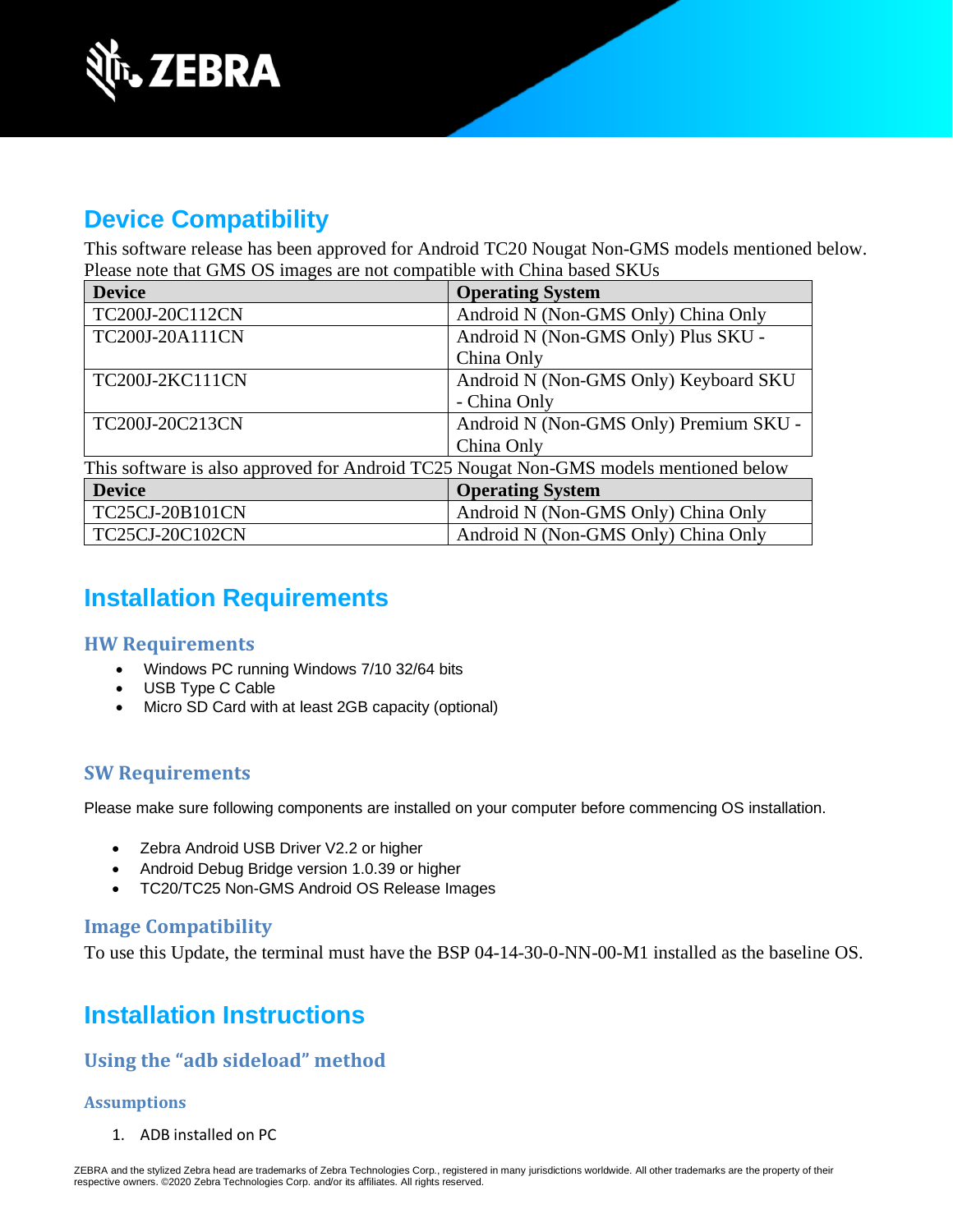

- 2. TC20/TC25 has Developer options enabled
- 3. USB debugging ON

#### **Procedure**

- 1. Plug the TC20/TC25 into the USB & Charging Cable and then the Cable to the PC. If you have a Cradle with USB connectivity, connect it now.
- 2. You may need to pull down notification bar, and tap on the notification which says, "USB charging this device", and change it to "Transfer files".
- 3. Open Command Prompt on PC, run "adb devices" and check to see if you can see the device's serial number… If yes, proceed… if not you will need to get the PC set up with the proper drivers or install an External SD Card.
- 4. You may also get a pop up on your PC (Win 7) that you will be connected as a Portable Media Player… this can be ignored.
- 5. Entering Recovery Mode
	- a. Choice 1: In Command Prompt, type "adb reboot recovery" and click enter.
	- b. Choice 2:
		- i. Reboot and hold PTT key
		- ii. When Zebra Technologies logo appears on the screen Release the PTT Key
- 6. Your TC20/TC25 will reboot and take you to Android Recovery screen.
- 7. To select Sideload Method
	- a. Use the Volume + and to highlight, "Apply update from ADB" and press the Power Key to select it
- 8. With your Command Prompt, open, type "adb sideload" and add a space and then drag and drop the zip file which you want to apply to the device and press enter.
	- a. When the file download starts, the command window will show progress with a percentage completed.
	- b. Device display will show a series of messages indicating it is downloading, verifying and installing the image on to the device.
- 9. After successful update, the device will auto reboot and you see Zebra on top and POWERED BY android at the bottom and after about 10 second will transition to the TC20/TC25 Touch Computer splash screen with 5 dancing white dots at bottom… it will stay at this screen up to 4 minutes and then present the "Lock Screen".
- 10. To make sure the OS Update took place, once the initial setup is complete;
	- a. Go to "Settings" and scroll down to "About phone" and look at the "Build number". It should state "04-14-30.00-NN-U14-STD" and the Patch Version should indicate as "13".
- 11. Now you are all set to use your TC20/TC25.

### **Using External SD Card**

- 1. Plug the TC20/TC25 into the USB & Charging Cable and then the Cable to the PC. If you have a Cradle with USB connectivity, connect it now.
- 2. You may need to pull down notification bar, and tap on the notification which says, "USB charging this device", and then change it to "Transfer files".
- 3. You may also get a pop up on your PC (Win 7) that you will be connected as a Portable Media Player… this can be ignored.
- 4. Copy the required files to the SD Card. This can be done in two ways